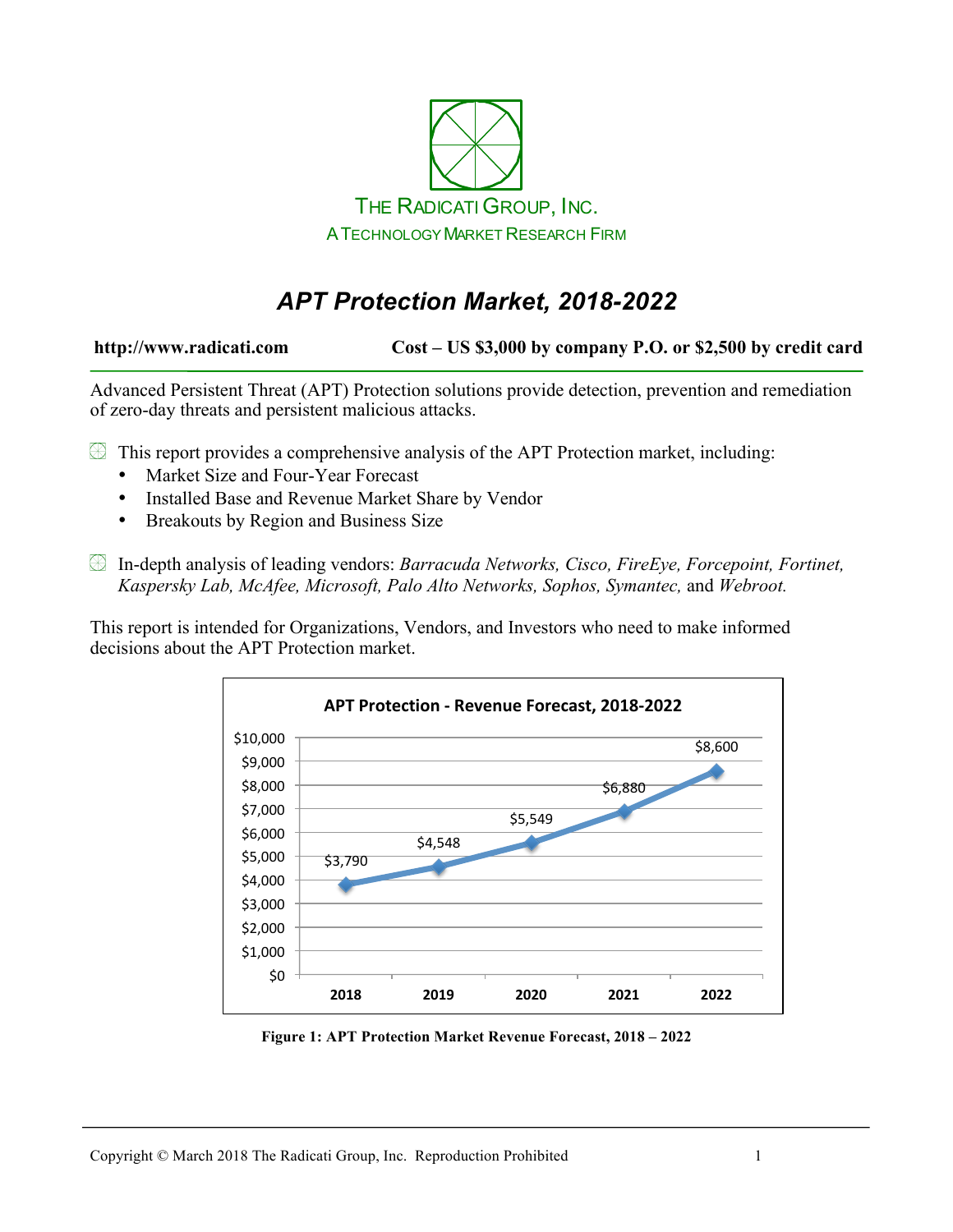## **TABLE OF CONTENTS**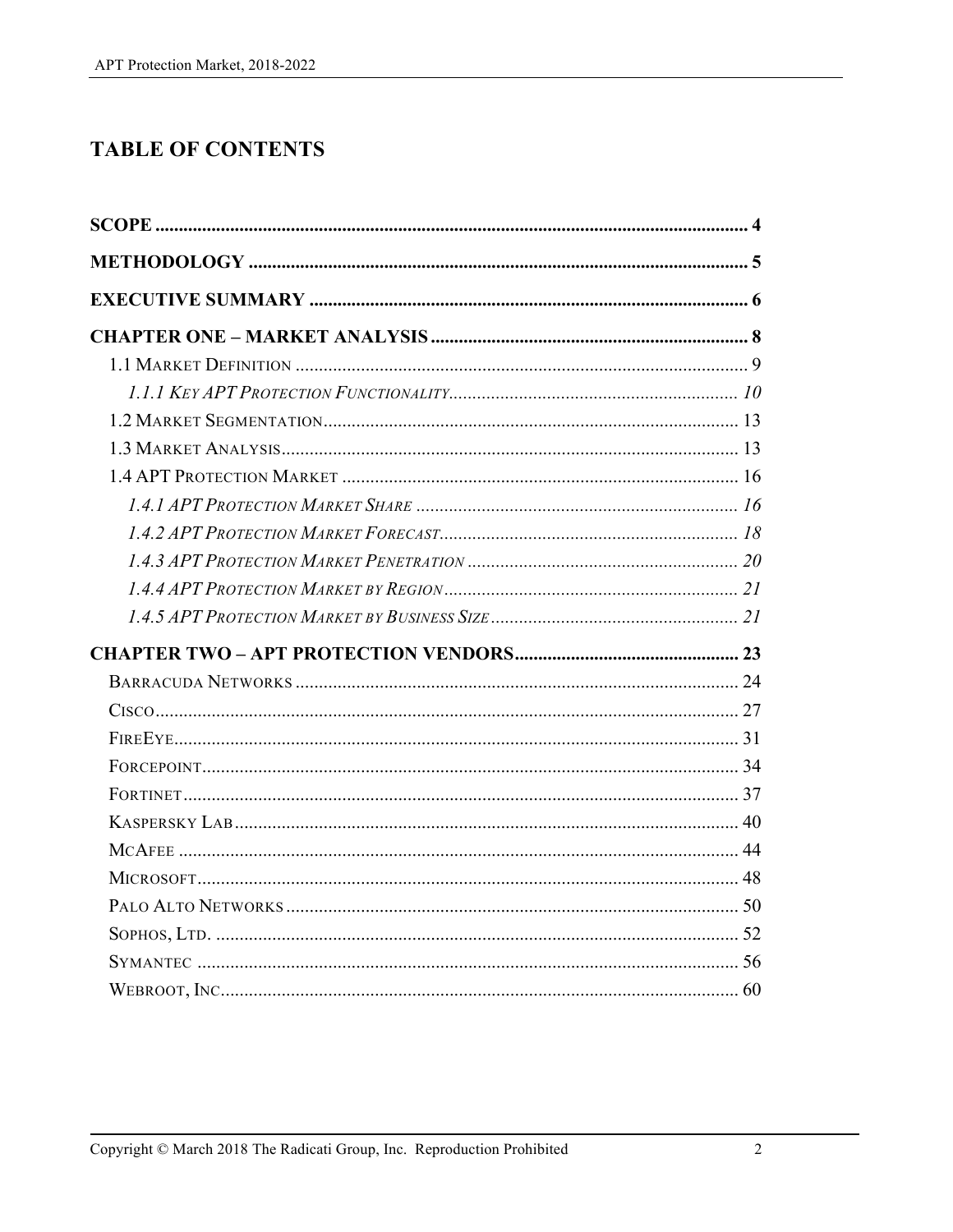### **LIST OF FIGURES**

## **LIST OF TABLES**